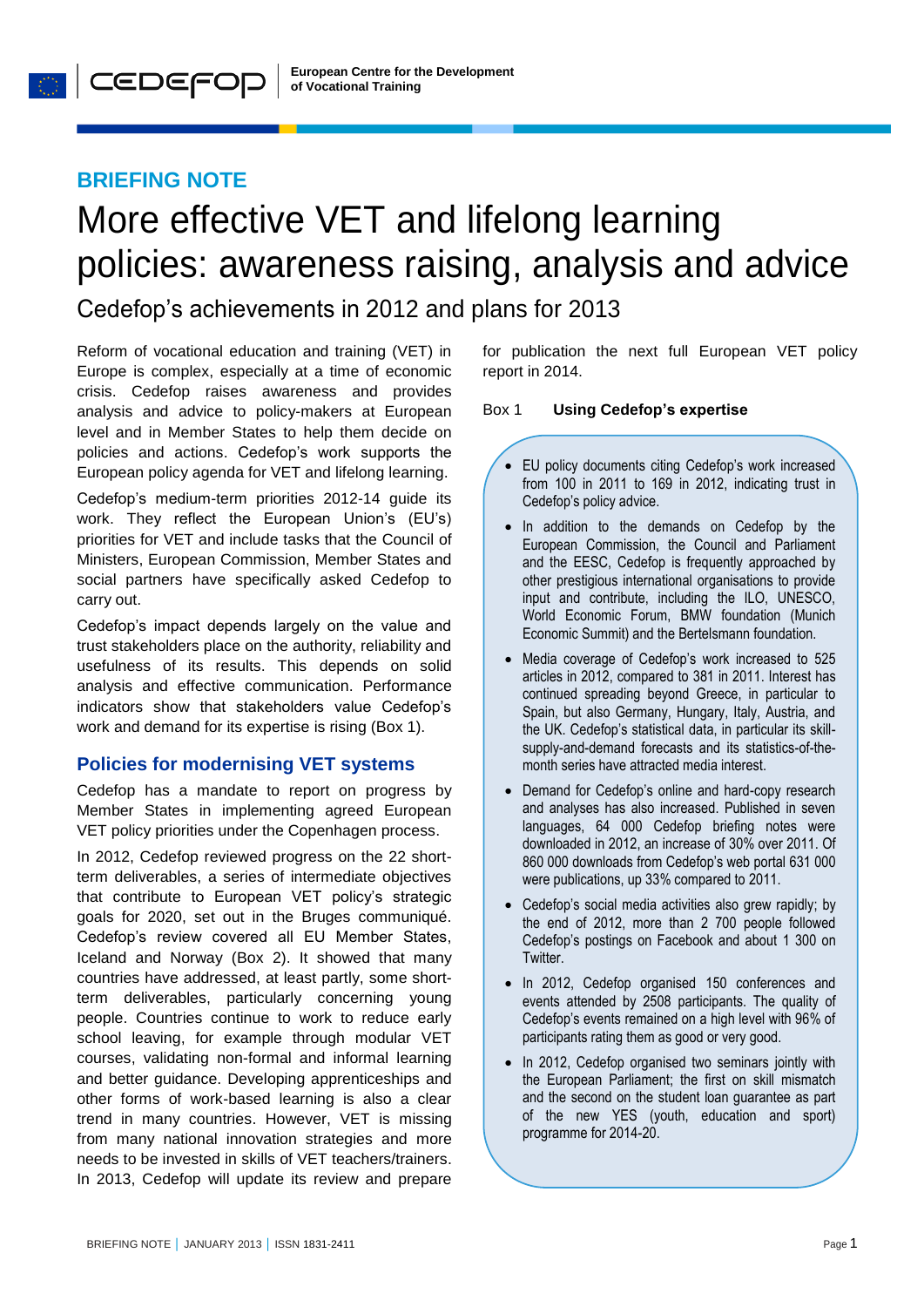Coordinating the Europe 2020 strategy through the European semester, the European Commission makes country-specific recommendations. Cedefop supports this process by providing evidence on the situation in Member States to monitor progress towards objectives and follow-up recommendations. Twice a year, Cedefop prepares overviews of VET developments in Member States, Norway and Iceland.

Cedefop cooperates closely with EU presidencies preparing VET events. In 2012, for Denmark's EU Presidency Cedefop provided a snapshot on VETbusiness cooperation in Europe and for the conference 'VET-business cooperation promoting new skills, innovation and growth for the future', Cedefop delivered a keynote speech. For the Cyprus EU Presidency, Cedefop provided an update on policies to promote permeability, namely the ease with which people can move between different subjects and parts of the education and training system  $(1)$ .

In the academic year 2011/12, Cedefop encouraged participation by social partners in 215 study visits. Some 2 458 participants from 33 countries attended, 96% of whom were very satisfied or satisfied with the visits.

In 2013, implementation of common European tools and principles will accelerate. Recommendations of the Council and European Parliament on the European qualifications framework (EQF), the European credit system for VET (ECVET) and the European quality assurance framework for VET (EQAVET) are completing the first implementation phase. Priority is to strengthen coherence among the instruments, in particular by ensuring that learning outcomes are applied consistently. Cedefop is working with the European Commission, Member States and social partners trying to ensure a long-term strategy on learning outcomes. Based on a survey of national practice, an analysis of the effects of learning outcomes on teaching and learning in initial VET, and experience of developing national qualifications frameworks, credit systems, curricula, assessment, quality assurance and validation, Cedefop will reflect on how learning outcomes are being applied across Europe in 2013. Results will be presented at a conference to debate the critical role learning outcomes play in education and training systems and learning pathways in the labour market.

#### Box 2 **Trends in VET policy in Europe 2010-12**

Cedefop's analysis of implementation of the 22 short-term deliverables in the Bruges communiqué shows that:

- many countries are developing apprenticeship and other forms of work-based learning;
- many countries are addressing early leaving from education and training, in particular by supporting transition into VET;
- incentives for learners to remain in or re-enter VET and for enterprises to provide (additional) training places or employment are widespread, but incentives for VET institutions to prevent drop-out seem less frequent;
- initiatives to use ICT for 'at risk' groups to access and support learning seem limited;
- including VET in national innovation strategies and using incentives to support partnerships for creativity and innovation in VET do not seem to be very common;
- staff exchange between VET and business and investing in the skills of VET teachers/trainers is not very common;
- EQF/NQF levels on certificates and qualifications may raise their visibility on the labour market and to citizens;
- links between validation of non-formal and informal learning and NQFs need strengthening. Validation, recognition, credit transfer and qualification frameworks often cover only parts of the education and training system rather than bridging them;
- forums to coordinate guidance policies and provision exist in most countries, but differences between services persist.

The EQF and associated national qualifications frameworks (NQFs) are seen in several countries as catalysts for changing their education and training systems. NQFs use learning outcomes as the main principle for deciding the level of qualifications and by linking (referencing) NQFs to the EQF, learners and employers can compare levels of qualifications awarded at home and by other countries. In 2012, for the fourth consecutive year, Cedefop mapped and analysed progress. It reported that 35 countries are developing 39 NQFs (some countries, for example Belgium and the UK have more than one) of which 21 have been formally adopted. Seven countries are entering the early operational phase and four have fully implemented their NQFs. Some 15 countries have referenced their frameworks to the EQF and the rest should do so during 2013. Cedefop's findings will feed into the European Commission's evaluation of the EQF which will report in 2013.

 $\overline{a}$ 

 $($ <sup>1</sup> ) *Permeable education and training systems – Reducing barriers and increasing opportunities*. http://www.cedefop.europa.eu/EN/publications/20510.aspx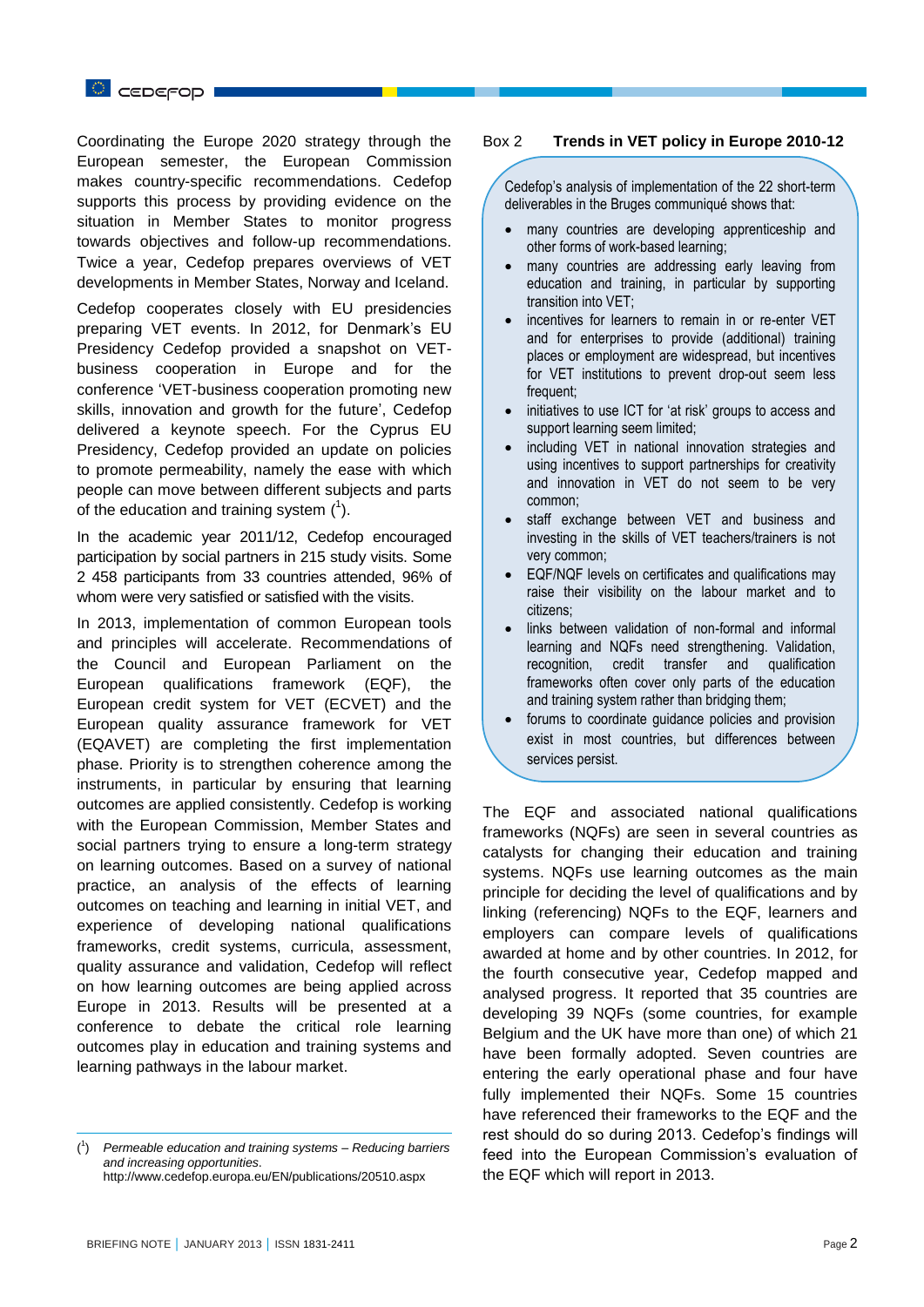Cedefop has, since 2010, monitored implementation of ECVET, analysing, in particular, the necessary conditions for its success. Cedefop's 2012 report shows that, although Member States are increasingly committed to ECVET implementation, Europe is still far from a fully operational credit system in VET and most countries are giving priority to their NQFs. In 2013, Cedefop's monitoring will be the basis for considering links between ECVET and the European credit transfer system (used in higher education), and will be used in the European Commission's ECVET evaluation which will report in 2014.

Eight years after its launch in February 2005, 25.2 million people use Europass (a collection of documents available in 26 languages enabling people to present their qualifications and skills to employers across Europe in a standard format). The Europass website [\(http://europass.cedefop.europa.eu\)](http://europass.cedefop.europa.eu/) managed by Cedefop had over 14.8 million visitors in 2012. More than 8.1 million Europass CVs were completed online in 2012, taking the total to over 24.7 million. In 2012, at the European Commission's request, Cedefop developed the Europass experience document to record non-formal and informal learning acquired by people at home or abroad and the European skills passport, which provides people with a portable dossier, and which was launched in December 2012. In 2013, both will be improved on the basis of users' feedback.

With the European Commission and Eurydice, Cedefop will continue to work on reducing early leaving from VET. A study with Eurydice is planned in 2013 on factors causing early school leaving and Cedefop will collect information on policies to tackle it.

## **Careers and transitions**

Cedefop's work on adult learning contributes directly to implementing European VET priorities as defined in the Bruges communiqué and the Council resolution on a renewed European agenda for adult learning.

The European year of active ageing encouraged debate on how learning can promote longer and successful working lives, despite being overshadowed by the need for urgent action to battle youth unemployment and continuing economic crisis. In 2012, Cedefop published *Working and ageing*, which considers benefits of, and barriers to, investing in learning later in life. In 2013, Cedefop will publish results of its study on how work-based learning can reintegrate unemployed adults into the labour market.

While much is known about initial VET, we know comparatively little about how rapid labour market changes affect continuing VET. Cedefop will analyse this issue with several country and sector case studies in 2013 with a fuller study following in 2014-15.

The recommendation on validation of non-formal and informal learning aims to help adults increase visibility of their skills and competences. Cedefop will present its study on use of validation of non-formal and informal learning in enterprises in 2013 at a joint conference with the European Commission. Cedefop will also prepare a second edition of European guidelines on validation and update the European inventory on validation. Further, Cedefop will publish its study on use of validation of non-formal and informal learning in European enterprises.

Its 2012 publication *Loans for vocational education and training in Europe* showed the differences in design and objectives of financing schemes and how some increase general participation in learning, while others seek to promote equity. Also in 2012, *Training leave* looked at how to overcome barriers to training due to problems with time, while *Payback clauses in Europe – Supporting company investment in training* looked at how the employer-provided training can be stimulated by reducing the risk of trained employees being poached by another enterprise. A joint conference in December 2012 with the European Commission 'Adult Learning – Spotlight on investment' discussed how to develop adult learning through more efficient sharing of costs and greater awareness of the benefits of training.

Recent evidence points to the success of work-based learning, dual VET systems and apprenticeships in promoting labour market integration for young people. Increasing numbers of apprentices is a Bruges communiqué objective. Germany's initiative to set up the European alliance for apprenticeship was launched in December and Cedefop has been asked to play a role in its coordination. The alliance supports bilateral cooperation on how the principles behind dual VET systems can be introduced into various national systems and help young people to find a job. In 2013, Cedefop will examine financing models and private and public costs of work-based and dual VET in European countries to understand better the requirements to develop work-based models in VET.

Trainers are at the front line of initiatives to upgrade the skills of Europe's workforce, promote lifelong learning, improve employability and reform VET. Cedefop will continue to coordinate with the European